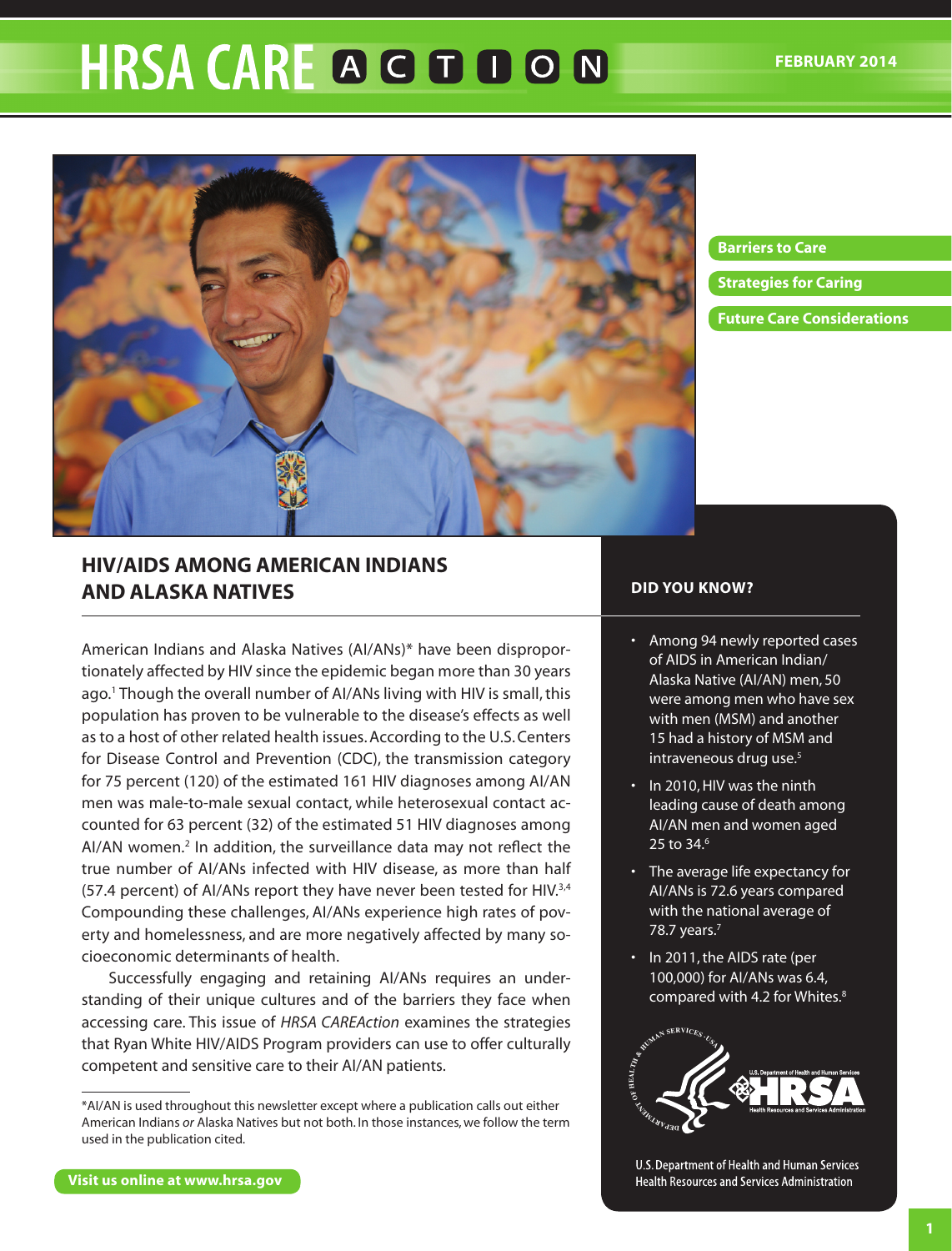# **DIRECTOR'S NOTES**

According to *Morbidity and Mortality Weekly Report,* nearly half (57.4 percent) of American Indian/Alaska Natives (AI/ANs) report that they have never been tested for HIV. Finding at-risk and HIV-positive AI/ANs and bringing them into care is an important part of addressing the care continuum, meeting the goals of the National HIV/AIDS Strategy, and fulfilling the mission of the Ryan White HIV/AIDS Program.

AI/ANs, however, have a historic mistrust of the medical system, creating a significant barrier to reaching and engaging this population. When AI/AN patients do present for testing and treatment, many have advanced HIV disease and, when compared with other racial and ethnic minorities, lower survival rates. We can—and must—do better.

At HRSA we are working hard to address these issues through education, training, and AI/AN-focused curricula by our AIDS Education and Training Centers (AETCs), including AI/AN-specific local AETC performance sites, such as the Alaska Tribal Health Consortium, the South Puget Intertribal Planning Agency, and Salish Kootenai College. Because of our dedication to increasing awareness of AI/AN needs, providing strategies for assisting AI/AN patients, and continuing our commitment to the provision of truly culturally competent care, we are devoting this issue of *HRSA CAREAction* to examining the impact of HIV/AIDS in the AI/AN population.

Laura W. Cheever Associate Administrator for HIV/AIDS, HRSA

#### *HRSA CARE Action*

#### **Publisher**

U.S. Department of Health and Human Services Health Resources and Services Administration, HIV/AIDS Bureau 5600 Fishers Lane, Room 7–05 Rockville, MD 20857 Telephone: 301.443.1993

Prepared for HRSA/HAB by Impact Marketing + Communications

#### **Photographs**

Cover: Native American man in front of mural in Oakland, CA Photograph taken for and permission granted to the Health Resources and Services Administration, HIV/AIDS Bureau.

Copies are available to be downloaded at<www.hab.hrsa.gov>.

This publication lists non-Federal resources to provide additional information to consumers. The views and content in those resources have not been formally approved by the U.S. Department of Health and Human Services (HHS). Listing of the resources is not an endorsement by HHS or its components.

#### **Barriers to Care**

#### *Cultural Diversity and Surveillance Challenges*

Far from being a homogenous population, the approximately 5.2 million people in the United States who self-identified as AI/AN in the 2010 U.S. Census represent 566 federally and Staterecognized Tribes and unrecognized tribal entities, each of which has its own culture, belief, and practices.<sup>9</sup>

More than half of those self-identifying as AI/AN—about 2.9 million people—are multiracial, having also self-identified as members of one or more other racial and ethnic groups.10 This has created unresolved confusion about who is and who is not AI/AN. Research has shown that health care workers misidentify AI/AN persons who test for HIV as members of other racial and ethnic groups about 70 percent of the time, $11,12$ which results in significant underreporting of HIV among AI/ANs.13,14 In addition, Tribes that collect their own health data often are reluctant to share it with outside entities, presenting another barrier to HIV surveillance in the AI/AN population.

This state of affairs has fueled "the perception among policymakers and American Indians and Alaska Natives alike that HIV is a not a priority," says Hannabah Blue, a contractor with the National Native American AIDS Prevention Center (NNAAPC), in Denver, CO. Recognition of the growing prevalence of HIV disease among Native communities is necessary, however, to secure adequate funding for comprehensive, innovative HIV programs that target these populations and address their unique needs.<sup>15</sup>

#### *Health Inequities*

The disproportionate impact of HIV/AIDS among AI/ANs is part of a cluster of poor health outcomes common to these populations nationwide. AI/ANs also have higher rates of chlamydia, gonorrhea, and syphilis than Whites or Hispanics/Latinos.16 The behaviors that put AI/ANs at increased risk for sexually transmitted infections also place them at increased risk for HIV.

AI/AN people experience high rates of comorbidities and coinfections, including heart disease, substance use disorders, and viral hepatitis, as well as suicide and unintentional injury.<sup>17</sup> These interrelated problems facilitate both exposure to and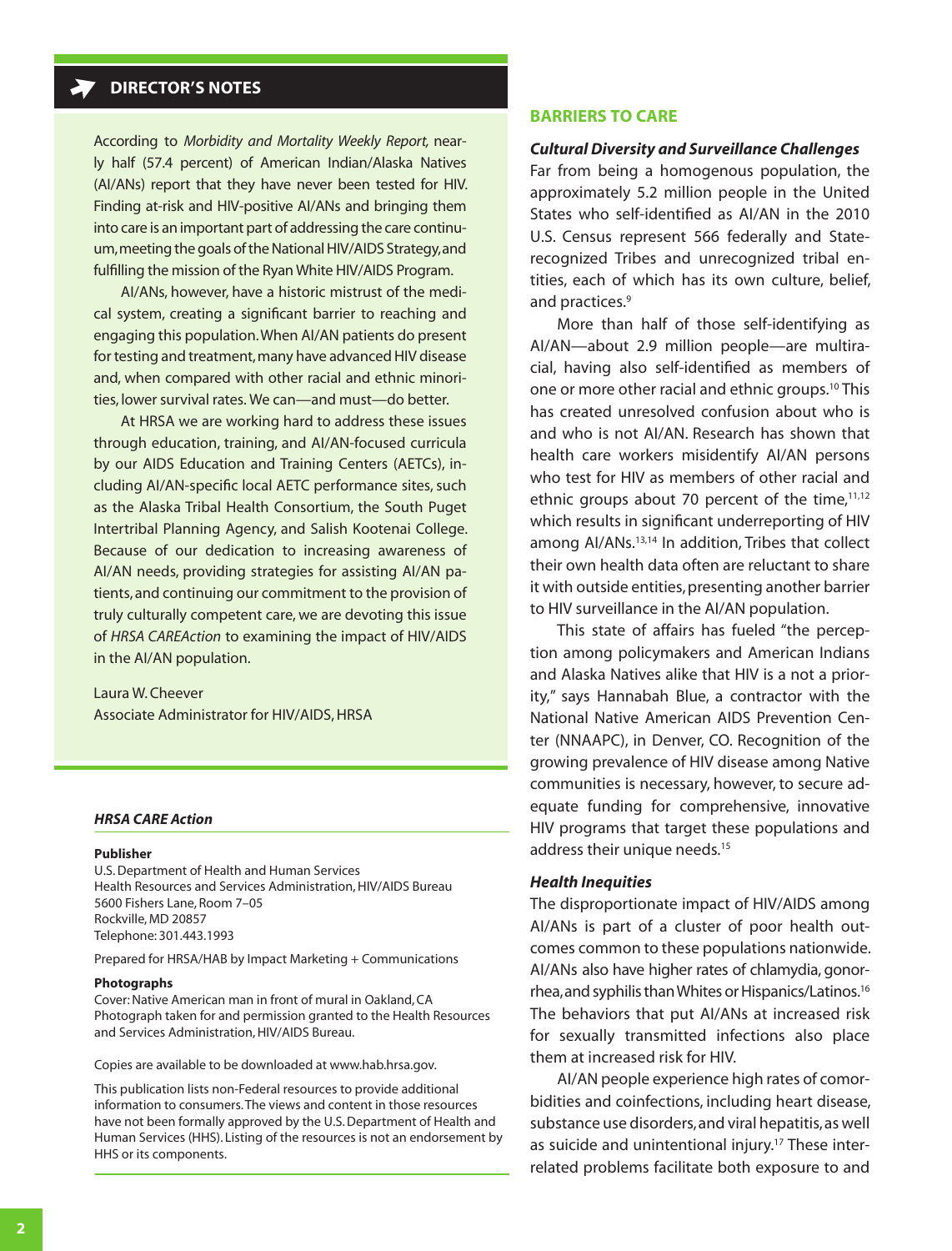*Compared with members of other racial and ethnic groups, AI/ANs not only test later for HIV but are more likely to be simultaneously diagnosed with both HIV and latestage AIDS or to progress to AIDS within 3 years of diagnosis with HIV.*

progression of HIV disease and interfere with the ability to seek and stay in care.

This disparity in disease burden between AI/ANs and other racial and ethnic groups has only grown more stark over time. As detailed in the U.S. Commission on Civil Rights' groundbreaking research report *Broken Promises: Evaluating the Native American Health Care System,*18 compared with other racial and ethnic groups, AI/ AN people are

- "770 percent more likely to die from alcoholism,
- 650 percent more likely to die from tuberculosis, ь
- 420 percent more likely to die from diabetes,
- 280 percent more likely to die from accidents, and
- 52 percent more likely to die from pneumonia or influenza."

#### *Poverty and Other Economic Determinants*

Many of these health disparities are directly or indirectly related to the high rates of poverty among AI/ANs. In 2011, approximately 27 percent of AI/AN households reported living below the Federal poverty level (FPL), well above the national average of approximately 14 percent.19 In several States, including Arizona, New Mexico, North Dakota, and South Dakota, AI/AN residents have poverty rates exceeding 30 percent.<sup>20</sup> In 2010, approximately 39 percent of AI/AN children lived in poverty, compared with 22 percent of children nationally.21

Although a significant portion of AI/ANs who live at or below FPL are employed full time, unemployment remains a major concern for this population, both on reservations and in urban areas. According to the U.S. Bureau of Labor Statistics, unemployment levels among AI/ANs reached 14.6 percent in 2011—second only to that of African-Americans/Blacks and significantly higher than the national average of 8.9 percent.<sup>22</sup> Together, poverty and unemployment drive the high rates of food insecurity, shelter instability, and incarceration, as well as the low educational attainment and elevated high school dropout rates that undermine the health and well-being of many AI/AN communities.<sup>23,24</sup>

#### *Engagement in Care*

"AI/AN people inadvertently drive surveillance gaps in their population by delaying engagement in care,"

says Jutta Riediger, project coordinator for the Northwest AIDS Education and Training Center's Tribal BEAR (Building Effective AIDS Response) Project, located in Washington State and Oregon, which operates through the South Puget Intertribal Planning Agency (SPIPA). Delayed engagement in care reflects the realities of many AI/ANs' lives, which are focused on fulfilling pressing basic survival needs before addressing HIV and other health care concerns.25

Compared with members of other racial and ethnic groups, AI/ANs not only test later for HIV but are more likely to be simultaneously diagnosed with both HIV and late-stage AIDS or to progress to AIDS within 3 years of diagnosis with HIV; AI/ANs are also less likely to survive at 12, 24, and 36 months after diagnosis.26 Riediger says that many AI/AN people living with HIV (PLWH) do not even know they have HIV "until they present for care at emergency rooms with numerous opportunistic infections."

Dr. Kevin Foley, clinical director of the substance use clinic Na'Nizhoozhi Center, Inc. in Gallup, NM, has had similar experiences. "To this day, many Navajo and other Indian people do not get tested until they have fullblown AIDS," he says. "They neither know what HIV is nor knew how to protect themselves from contracting it."

#### *Trauma*

Health disparities and socioeconomic determinants in any underserved population are associated with numerous factors, but for Native Americans, they cannot be fully understood outside the context of a modern-day Trail of Tears. During the 1950s, Native Americans from various Tribes began migrating in significant numbers from reservations to major urban areas under the Bureau of Indian Affairs Relocation Program. Some of those who relocated adjusted successfully while others did not. Many could not find the jobs they were promised or the affordable housing they believed was waiting for them. Some experienced their moves from the reservation to culturally alien urban centers as another in the long history of oppressive and genocidal acts against Native Americans in the United States.<sup>27,28</sup>

As a result of these experiences, an overwhelming mistrust of U.S. Government programs and health institutions,29–31 as well as a condition known as *historical*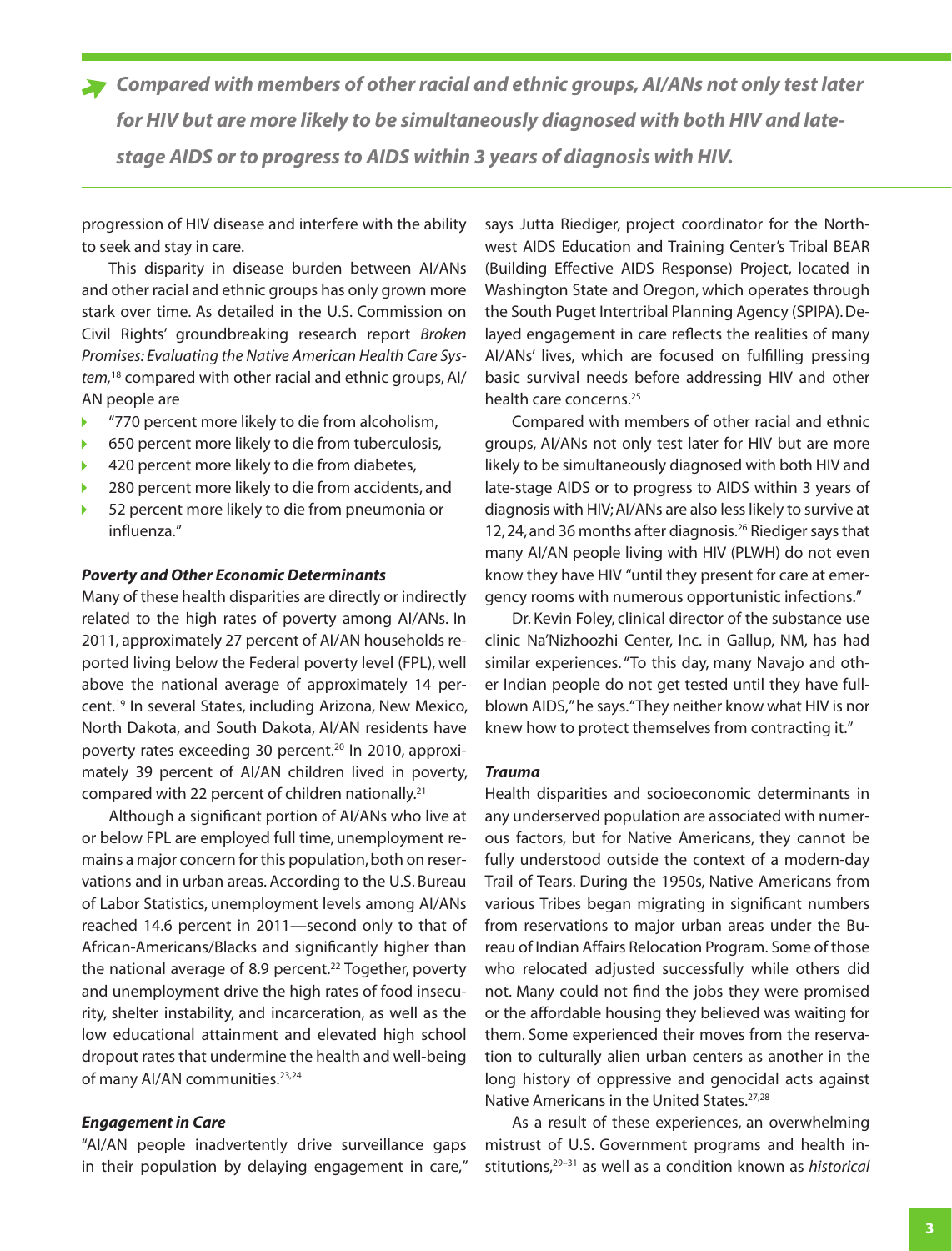<span id="page-3-0"></span>*trauma* or *intergenerational post-traumatic stress disorder*, exists in some Native American communities and clients due to cumulative emotional and psychological wounding over lifespans and generations and emanating from massive group trauma experiences.<sup>32</sup>

Dr. Maria Yellow Horse Brave Heart, director of Native American and disparities research at the University of New Mexico's Center for Rural and Community Behavioral Health, explains that the historical trauma response

often includes depression, self-destructive behavior, suicidal thoughts and gestures, anxiety, low self-esteem, anger, and difficulty recognizing and expressing emotions. It may include substance abuse, often as an attempt to avoid painful feelings through self-medication.33

Indeed, a significant number of AI/ANs, including those living with or at risk for HIV, have untreated mental health issues, such as depression, which often is the result of unaddressed trauma, whether historical or relating to problems such as racism, homophobia, and intimate partner violence.<sup>34,35</sup> Unresolved depression and trauma can affect an individual's ability to access medical care and seek social and mental health support.<sup>36</sup>

#### *Location and Migration*

Although most AI/AN people reside in cities, few clinics dedicated to serving this population are available in urban areas.37 As a consequence, "HIV-infected Natives are commonly referred to non-Native providers outside the reservation for medical management. HIV-specific training that does occur in tribal communities often lacks proper cultural orientation."38

Contemporary migration from reservations to urban areas reflects the search and need for employment, education, and housing opportunities. Rather than residing in "urban Indian neighborhoods," however, AI/AN are often dispersed throughout metropolitan areas.<sup>39</sup> For this reason, urban AI/ANs may share less of a sense of community than do their counterparts living on reservations, and may struggle to stay connected to their culture. AI/ANs may frequently migrate between reservation communities and urban centers to visit family and friends and participate in tribal ceremonies and events.

By contrast, many Alaska Natives may travel very little because of a lack of road infrastructure and may therefore be quite isolated. Only 2 percent of the land in Alaska is served by roads, creating an entirely different

kind of geographic barrier, in which getting urgent medical care often requires flying.<sup>40</sup>

### *Stigma*

Riediger, whose office helps AI/AN PLWH manage their disease and builds the capacity of providers serving this population, notes that disenfranchised AI/AN PLWH may avoid care because of real and perceived fears of unwanted disclosure, stigma, and cultural insensitivity.<sup>41</sup> These vulnerable PLWH tend to internalize culturally driven stigmas related to HIV, the body, illness, and sexuality.<sup>42</sup> Research has shown that, regardless of the patient's access to care or socioeconomic status, these psychosocial conditions can amplify fears of rejection, depression, and isolation, and can ultimately accelerate the progression of HIV disease.<sup>43-50</sup>

Some AI/AN communities share the concept that some individuals are born with both a male and female spirit. In some cultures, this status can be referred to as "Two-Spirit." In mainstream culture, these people would commonly be referred to as gay, lesbian, bisexual, or transgender.51 Recently, however, AI/AN Two-Spirit individuals have become particularly vulnerable to stigma in reservation communities. As Robert Foley, president and chief executive officer of NNAAPC, explains, "Historically, homophobia did not exist in Native communities, but outside influences have made being gay and accessing health care on some reservations socially challenging. . . . Homophobia is common and, I think, a product of colonization. It also has helped fuel beliefs that do not welcome discussions about sex ... and disease, facilitating infection."

According to a study by Health Resources and Services Administration (HRSA) Special Projects of National Significance (SPNS) grantee researchers, "Native peoples have some of the lowest documented condom use rates." This resistance was found to stem from shame around public discussions of sexuality, creating a barrier to HIV prevention, particularly in the MSM community where seroprevalence is high.<sup>52</sup>

# **Strategies for Caring for AI/ANs**

Ryan White HIV/AIDS Program providers have always strived to deliver culturally competent care. To support these efforts, some AIDS Education and Training Centers (AETCs) across the country have performance sites dedicated to serving AI/ANs and offering training on how best to care for this population. Working collaboratively with AI/AN-serving organizations and involving AI/AN patients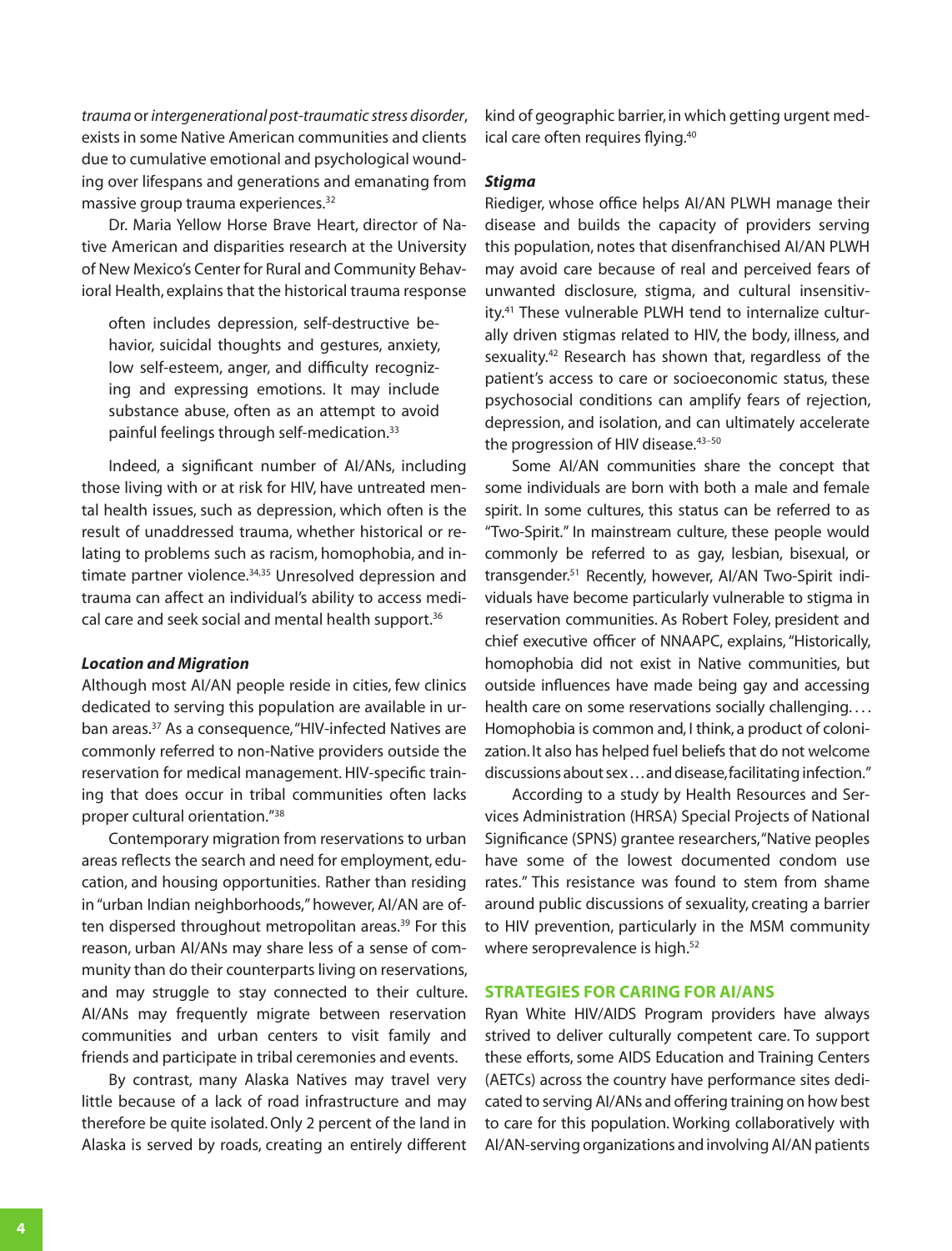# **Approaching Native Americans in Holistically Appropriate Ways**

Native values have proven to be enduring regardless of acculturation. It is imperative, therefore, that providers working with AI/ANs be aware of the cultural values of patients and their families and communities.

The *Holistic System of Care for Native Americans in an Urban Environment* identifies 10 principles for organizations to consider when working with AI/ANs. In this model, prevention and treatment are inextricably linked. The 10 principles are as follows:

- 1. "We do not 'treat' people, we teach them to help themselves.
- 2. We do not use the label mentally ill; we see these people as our most vulnerable and needy community members.
- 3. We emphasize prevention as well as treatment.
- 4. We encourage our most vulnerable members to participate in community activities with everyone else.
- 5. We discourage labeling and scapegoating of our most vulnerable members.
- 6. We seek resources to build our own programs.
- 7. We build linkages between substance abuse and mental health services.
- 8. We encourage empowerment and self-help, and discourage entitlement and victimization.
- 9. We encourage consumer input in our system of care.
- 10. We include a community-based methodology that includes professionals, traditional healers, and peer support in a team approach to care."

Source: Nebelkopf E, King J. A holistic system of care for Native Americans in an urban environment. *J Psychoactive Drugs.*  2003;35(1):43–52. doi: 10.1080/02791072.2003.10399992.

in consumer advisory boards and peer-based activities can go a long way toward understanding the culture of these patient populations and meeting their needs.

#### *Understanding Culture*

 $\rightarrow$ 

Ryan White HIV/AIDS Program clinics are likely to embrace or already be practicing many strategies for approaching AI/ANs in holistically appropriate ways (see **sidebar** on p. 5). It is important to ensure, however, that such strategies are implemented in a culturally sensitive fashion.

The involvement of family and consideration of family structure is important when treating AI/ANs.<sup>53</sup> Most AI/AN people embrace the concept of balance in relationships, in which family is paramount. For example, in the Swinomish Tribal Community, among others, traditional tribal healing practices view illness as a family affair; thus, if one family member is ill, the entire family is ill.

AI/AN PLWH may, however, be isolated from their families because of geography, stigma, addiction, or other issues. Creating a strong social support network for AI/AN clients, in which they feel the clinic is, in a sense, a new or extended family, helps to promote coping mechanisms for stressors as well as engagement and retention in care.54 Providers may want to consider establishing a

well-staged reception area that greets new and current clients with comfortable seating (instead of standard hard waiting room chairs), and is family friendly. Health care facilities may also wish to include local artwork reflective of the community.<sup>55</sup>

Finally, providers who augment their HIV capacity and cultural competence often can create stronger relationships with local community leaders, who in turn can offer insight into local HIV risk factors and ultimately help to inform strategies concerning HIV prevention, testing, treatment, and care. For example, SPIPA learned that tattoo practices placed patients at significant risk for HIV and hepatitis C, prompting the agency to reach out to local tattoo parlors and their clients to deliver information about the need to use clean needles and ink and dispose of needles properly.

These dialogues also can lead to culturally appropriate discussions about safe sex practices—particularly in areas where childbearing is considered paramount to "keeping the Tribe going" and homosexuality is taboo. In these instances, says Riediger, discussions of condom use are couched in culturally relevant contexts, such as protecting future generations from mother-to-child transmission of HIV.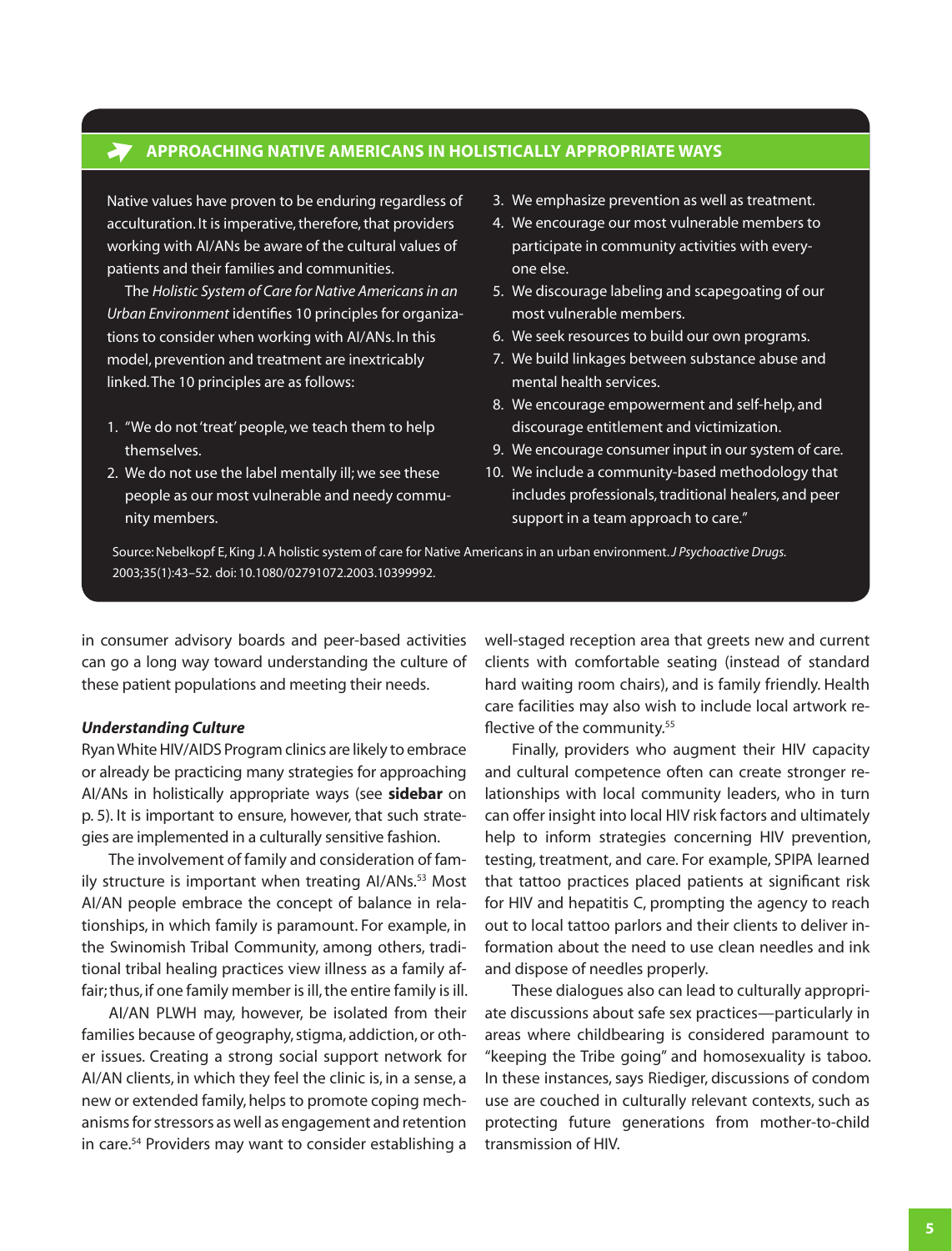# *Improving Patient-Provider Communication*

When working with AI/ANs, it is important to minimize formality and use a friendly approach to offset power differentials and promote kinship.<sup>56</sup> Embracing basic AI/AN norms such as respect, humility, and honesty will go far.57 Providers may want to avoid language that makes assumptions about the patient's priorities<sup>58</sup> and avoid messages such as

- Biomedicine is "right" and a science-based approach is the only appropriate one.
- Traditional beliefs should be changed rather than ь built upon.
- Patients understand the concept of "chronic illness."
- Adherence failure is the patient's problem.

Providers working with AI/AN patients are encouraged to determine patients' preferred learning styles and reading and health literacy levels and, where applicable, to use cultural themes, metaphors, or folktales to deliver health messages. Providers should also assess their personal cultural competence and sensitivity as well as that of the agency in which they work, and develop actions or offer training to address any deficiencies. Working in partnership with AI/AN communities can go far in addressing knowledge gaps.59

Many languages are spoken in AI/AN communities; approximately 20 Native languages are spoken in Alaska alone. Although most individuals speak English, some elders may prefer to receive information in their native language, requiring translators.<sup>60</sup> According to Terri Bramel, physician assistant at the Alaska Native Tribal Health Consortium, Native languages do not always have words that precisely match the meaning of many medical terms. Working with translators and AI/AN organizations can help to overcome this obstacle and increase provider sensitivity to patients' cultural preferences.

Given AI/ANs' historic distrust of government and health care institutions, it is important that providers communicate with patients about how their health information will be used and kept safe.

#### *Providing Support Services as a Lifeline*

HRSA's ongoing responsiveness to the changing needs of hard-to-reach populations living with and affected by HIV has helped the Indian Health Service (IHS) and AI/ANserving clinics move closer to becoming medical homes that is, health care agencies where all required services are colocated under one roof or in nearby locations. This circumstance is often more easily accomplished in urban settings, where public transportation and medical

# **THE RYAN WHITE PROGRAM AND AI/ANS**

The Ryan White HIV/AIDS Program has long understood the challenges faced by AI/ANs accessing HIV/ AIDS care in both urban and reservation-based settings. The Program has attempted to fill gaps and tailor outreach to engage marginalized AI/AN PLWH in a manner that honors their unique cultural needs.

To facilitate engagement of AI/AN clients in HIV care, the Ryan White HIV/AIDS Treatment Modernization Act of 2006 enabled clinics operated by the Indian Health Service (IHS) to apply directly for funding under Parts C and D of the Program for the first time, and exempted them from "payer of last resort" restrictions under Parts A, B, and C.

These changes have helped to increase access by AI/AN PLWH to HIV services at IHS clinics, including early intervention services such as counseling and testing, referrals, and drug treatments under the AIDS Drug Assistance Program, as well as to medical and support services.

Source: Health Resources and Services Administration (HRSA), HIV/AIDS Bureau (HAB). *The use of Ryan White Program funds for American Indians & Alaska Natives & Indian Health Service programs* (policy notice 07-01. May 30, 2007. Available at: hab.hrsa.gov/manageyourgrant/pinspals/ indiansnatives0701.html.

providers are readily accessible. In rural areas, however, AI/AN PLWH commonly must be referred to medical providers who may be located several hundred miles away. For these PLWH, support services such as childcare and transportation are lifelines to care.

For example, Niki Graham, director of the Center for Prevention and Wellness for the Tribal BEAR Project's Women 4 Wellness program, which operates from Salish Kootenai College in Pablo, MT, says that nurses at the local IHS clinic engage in heroic efforts to ensure patients are retained in care, assisting them with the completion and submission of paperwork and driving patients to their off-reservation appointments. The nurses, many of whom have friends and family members living with HIV and other serious diseases, use these trips to build rapport with patients, encouraging them to ask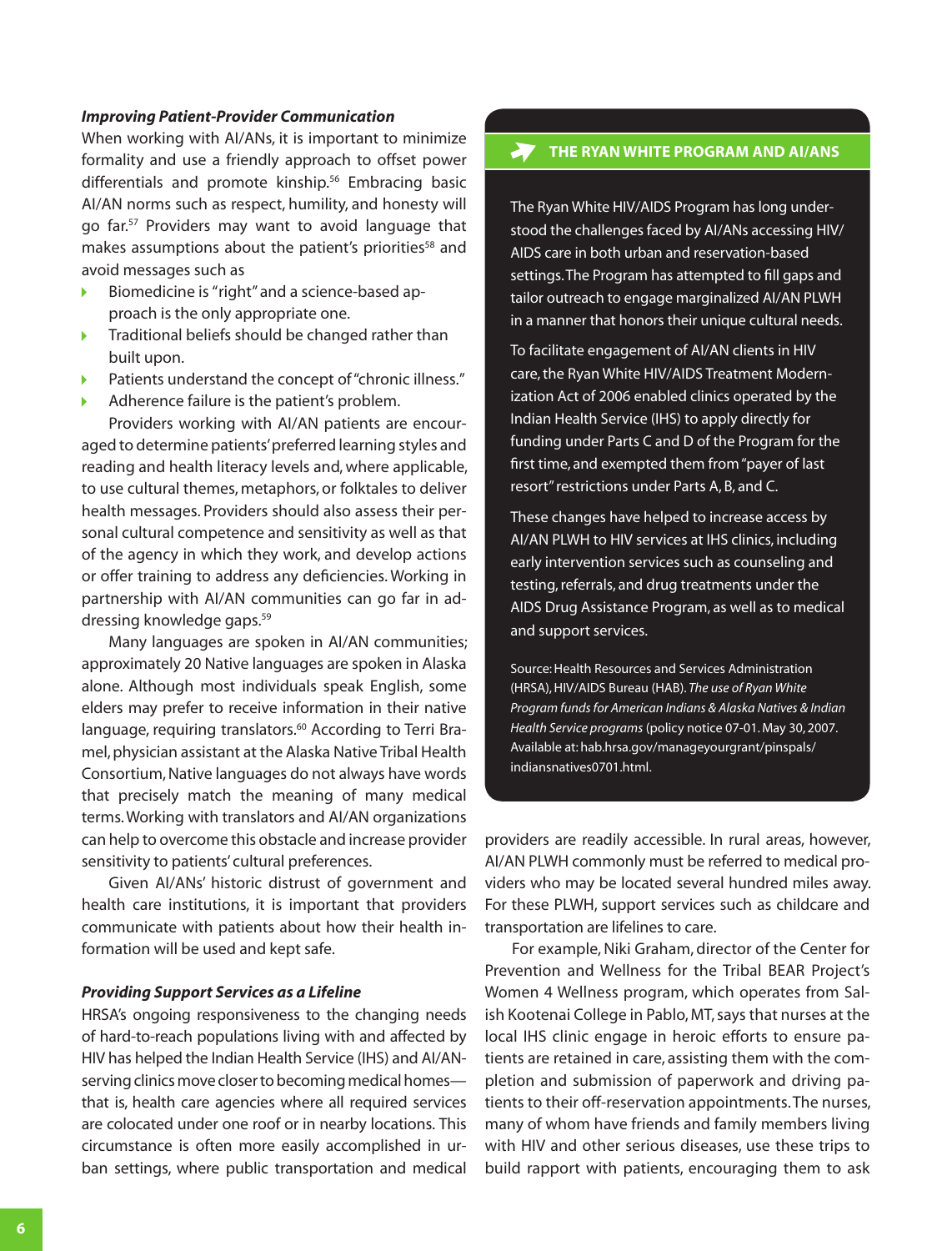<span id="page-6-0"></span>questions and discuss their fears and concerns about HIV and treatment adherence. "They also discuss the patient's personal life, spirituality, and other needs as they relate to their HIV status," says Graham. Patients arrive at their appointments better prepared to meet with their provider and with a stronger understanding of the importance of engaging in ongoing HIV treatment and care.<sup>61</sup>

#### *Healing Practices*

Dr. Foley says the Na'Nizhoozhi Center has engaged in numerous innovative practices to help patients remain in care, including hiring a medical case manager to conduct home visits and encouraging treatment adherence through directly observed therapy. From 2003 to 2007 the Center participated in HRSA's SPNS American Indian/ Alaska Native Initiative, which supported the integration of services for HIV-positive or at-risk AI/ANs. Like fellow grantee SPIPA, the Na'Nizhoozhi Center emphasized intensive, hands-on support for clients.

The Center's program, entitled Integrating HIV, Substance Abuse, and Mental Health Services at the Navajo Nation: A Project of the Four Corners American Indian Circle of Services Collaborative, trained health care providers in case management, screening, counseling, and HIV testing. These providers served as patient navigators who engaged patients in intensive and culturally appropriate motivational interviewing; the creation of an HIV risk reduction plan and follow up; and enrollment in intensive HIV case management. This work helped to address the unique psychosocial and economic barriers faced by the center's patients, who included AI/AN PLWH with substance use disorders. In addition to using conventional Western medical approaches, the Center has also helped to connect patients with traditional AI/AN healers.

For many AI/AN PLWH, the importance of engaging in cultural healing practices cannot be overstated. Orientation to medical care for many AI/ANs is built around the belief that the body must be "in balance" and that healing must involve a spiritual and cultural component. To rebalance, AI/ANs may burn sage, use sweat lodges, or join in a prayer circle. It is important for an AI/AN-serving clinic to communicate that it is both a "healing space" and a space that embraces the central role of family and community.<sup>62</sup>

The Na'Nizhoozhi Center and Navajo AIDS Network, as well as the *Clinician's Guide: Working with Native Americans Living with HIV,*63 report that traditional medicine in conjunction with conventional Western medical treatment are more effective together. For HIV-positive AI/AN

patients this can translate into an expedited reduction in HIV viral load and an increase in T-cells. As Shana Cozad, a member of the Kiowa Tribe of Oklahoma, explains, "You need to engage in both types of healing as a Native person living with HIV/AIDS. You have to walk in two worlds, which means medicinally you have to walk in two worlds as well."

# **HRSA and Future Care Considerations for AI/ANs Living with HIV/AIDS**

The innovative, culturally competent approaches spearheaded by Ryan White HIV/AIDS Program providers have helped countless AI/AN PLWH to overcome not only internalized stigma around AIDS and sexuality but also structural barriers, such as geographic isolation and lack of health literacy, and successfully engage in HIV treatment, care, and support services. Together, the IHS and HRSA, with additional support from the Minority AIDS Initiative, are building on this groundwork, bolstering the capacity of IHS health centers to deliver treatment and care for HIV, hepatitis C, and substance abuse disorders to AI/AN PLWH. Health care professionals at community health centers serving AI/ANs also have additional training options through the HRSA-funded AETCS.

These efforts ensure that Ryan White HIV/AIDS Program services targeting AI/AN PLWH and their families advance the goals of the National HIV/AIDS Strategy (NHAS), implemented in 2010, which seeks to reduce the number of people who become infected with HIV; increase access to care and optimize health outcomes for people living with HIV; and reduce HIV-related health disparities.<sup>64-66</sup> Strengthened through concerted efforts to coordinate and streamline HIV/AIDS programming across the Federal, State, and local levels, the Program's alignment with NHAS has helped prepare HRSA and HIV care providers for the full implementation of the Patient Protection and Affordable Care Act (Public Law 111–148) in 2014.<sup>67</sup> The new White House Care Continuum Initiative further strengthens the focus on outcomes.

These efforts have helped to ensure that the Ryan White HIV/AIDS Program continues to serve as a dynamic safety net for all PLWH, including AI/AN men, women, adolescents, and children living with HIV/AIDS, and their families. Perhaps Cozad captures the importance of such comprehensive, culturally appropriate care when she says, "I may never see a cure for HIV/AIDS in my lifetime; but I have known healing. That is different than a cure—I can feel that wellness in my heart and spirit, even when I feel sick."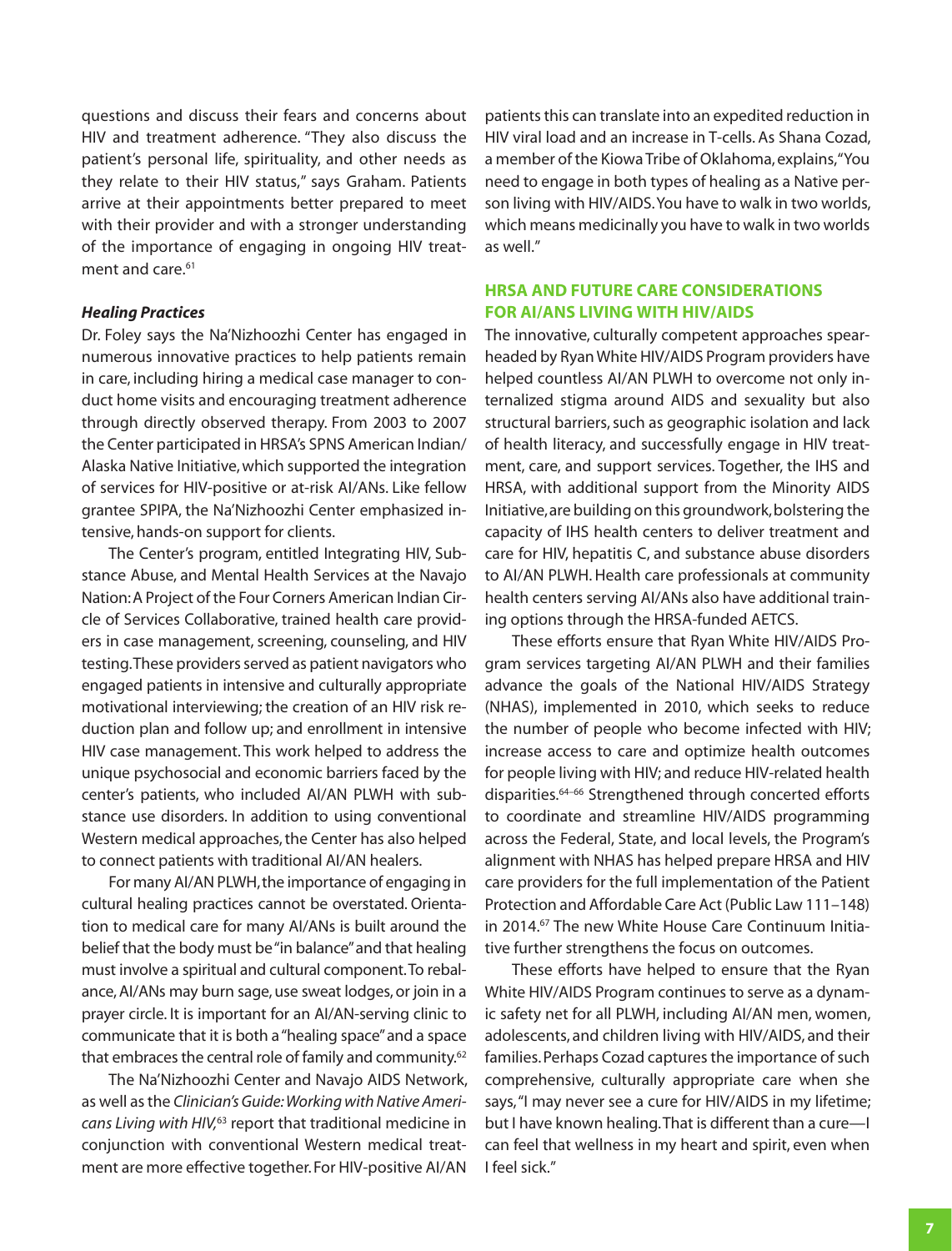# **Additional Resources**

#### *A Way to Wellness: Locating and Understanding Native-Specific HIV Data:*

[www.nnaapc.org/33001-Way%20to%20Wellness-Text.pdf](http://www.nnaapc.org/33001-Way to Wellness-Text.pdf).

# *BE SAFE: A Cultural Competency Model for American Indians, Alaska Natives, and Native Hawaiians Toward the Prevention and Treatment of HIV/AIDS:*

[careacttarget.org/sites/default/files/file-upload/resources/](https://careacttarget.org/sites/default/files/file-upload/resources/BESAFE_NativeAmr_2006.pdf) [BESAFE\\_NativeAmr\\_2006.pdf.](https://careacttarget.org/sites/default/files/file-upload/resources/BESAFE_NativeAmr_2006.pdf)

# *Changing Directions: Strengthening the Shield of Knowledge: Building Understanding That Leads to Cross-Cultural Competence. Southeast AETC:*

[www.aidsetc.org/aidsetc?page=etres-display&resource=](http://www.aidsetc.org/aidsetc?page=etres-display&resource=etres-541) [etres-541.](http://www.aidsetc.org/aidsetc?page=etres-display&resource=etres-541)

#### *Clinician's Guide: Working with Native Americans Living with HIV:*

[www.aidsetc.org/aidsetc?page=etres](http://www.aidsetc.org/aidsetc?page=etres-display&resource=etres-98)[display&resource=etres-98.](http://www.aidsetc.org/aidsetc?page=etres-display&resource=etres-98)

# *Community Consultation Meeting: Access to HIV/AIDS Care Issues for Native Americans:*

[careacttarget.org/sites/default/files/file-upload/resources/](https://careacttarget.org/sites/default/files/file-upload/resources/CC_NativeAmericanReport2004.pdf) [CC\\_NativeAmericanReport2004.pdf.](https://careacttarget.org/sites/default/files/file-upload/resources/CC_NativeAmericanReport2004.pdf)

# *HIV in Communities of Color—The Compendium of Culturally Competent Promising Practices: The Role of Traditional Healing in HIV Clinical Management:*

[www.aidsetc.org/aidsetc?page=etres](http://www.aidsetc.org/aidsetc?page=etres-display&resource=etres-673)[display&resource=etres-673.](http://www.aidsetc.org/aidsetc?page=etres-display&resource=etres-673)

# *Indian Health Service HIV/AIDS Program and Tribal HIV/STD Advocacy Kit:*

[www.ihs.gov/hivaids/docs/Tribal\\_HIV\\_STD\\_Policy\\_Kit.pdf](http://www.ihs.gov/hivaids/docs/Tribal_HIV_STD_Policy_Kit.pdf).

# *Mental Health and Substance Use: Treatment Considerations for Native Americans Living with HIV/ AIDS. Texas/Oklahoma AETC:*

[www.aidseducation.org/DLMentalHealthSubstanceAbuse](http://www.aidseducation.org/DLMentalHealthSubstanceAbuseTreatmentConsiderationsforNativeAmericansLivingWithHIVAIDS.php) [TreatmentConsiderationsforNativeAmericansLiving](http://www.aidseducation.org/DLMentalHealthSubstanceAbuseTreatmentConsiderationsforNativeAmericansLivingWithHIVAIDS.php) [WithHIVAIDS.php](http://www.aidseducation.org/DLMentalHealthSubstanceAbuseTreatmentConsiderationsforNativeAmericansLivingWithHIVAIDS.php).

#### *Ryan White HIV/AIDS Program Population Fact Sheet: American Indians and Alaska Natives:*

[http://hab.hrsa.gov/abouthab/populations/](http://hab.hrsa.gov/abouthab/populations/indiansalaskafacts12.pdf) [indiansalaskafacts12.pdf](http://hab.hrsa.gov/abouthab/populations/indiansalaskafacts12.pdf).

*Nizhoni SISTA,* **a culturally competent adaptation of the CDC Diffusion of Effective Behavioral Interventions (DEBI), for Navajo and AI/AN-focused male-to-female transgender women:**

[www.cdph.ca.gov/programs/aids/Documents/](www.cdph.ca.gov/programs/aids/Documents/NANizhoniSISTA.pdf) [NANizhoniSISTA.pdf](www.cdph.ca.gov/programs/aids/Documents/NANizhoniSISTA.pdf).

# **references**

<sup>1</sup> Institute of Medicine. Unequal Treatment: Confronting Racial and Ethnic Disparities in Health Care. 2003. Washington, DC: The National Academies Press. Available at: [www.nap.edu/catalog.php?record\\_id=10260.](http://www.nap.edu/catalog.php?record_id=10260) Accessed August 2, 2013.

2 U.S. Centers for Disease Control and Prevention (CDC). *HIV/AIDS among American Indians and Alaska Natives* [fact sheet]. 2013a. Available at: [www.cdc.](http://www.cdc.gov/hiv/risk/racialethnic/aian/) [gov/hiv/risk/racialethnic/aian/](http://www.cdc.gov/hiv/risk/racialethnic/aian/). Accessed January 16, 2014. 3 CDC, 2013a.

4 CDC. Summary health statistics for U.S. adults: national health interview survey, 2011. *Vital and Health Statistics*. 2012a; 10(256):Table 41. Available at: [www.cdc.gov/nchs/data/series/sr\\_10/sr10\\_256.pdf.](http://www.cdc.gov/nchs/data/series/sr_10/sr10_256.pdf)

5 CDC. *HIV Surveillance Report, 2011;* 23, Table 4b, p.31. 2013b. Available at: [www.cdc.gov/hiv/pdf/statistics\\_2011\\_HIV\\_Surveillance\\_Report\\_vol\\_23.](http://www.cdc.gov/hiv/pdf/statistics_2011_HIV_Surveillance_Report_vol_23.pdf#Page=23) [pdf#Page=23.](http://www.cdc.gov/hiv/pdf/statistics_2011_HIV_Surveillance_Report_vol_23.pdf#Page=23) Accessed January 16, 2014.

6 CDC, 2013b.

7 Hoyert D, Xu J. Deaths: preliminary data for 2011. *National Vital Statistics Reports.* October 10, 2012;61(6). Available at: [www.cdc.gov/nchs/data/nvsr/](http://www.cdc.gov/nchs/data/nvsr/nvsr61/nvsr61_06.pdf) [nvsr61/nvsr61\\_06.pdf.](http://www.cdc.gov/nchs/data/nvsr/nvsr61/nvsr61_06.pdf) Accessed August 1, 2013.

8 CDC, 2013b, p.7.

9 U.S. Department of the Interior, Bureau of Indian Affairs. Tribal Directory. Available at: [http://bia.gov/WhoWeAre/BIA/OIS/TribalGovernmentServices/](http://bia.gov/WhoWeAre/BIA/OIS/TribalGovernmentServices/TribalDirectory/) [TribalDirectory/](http://bia.gov/WhoWeAre/BIA/OIS/TribalGovernmentServices/TribalDirectory/). Accessed February 5, 2014.<br><sup>10</sup> Norris T, Vines PL, Hoeffel EM. The American Indian and Alaska Native

Population: 2010. 2010 Census Briefs. January 2012. U.S. Department of Commerce, U.S. Census Bureau. Available at: [www.census.gov/prod/cen2010/briefs/](http://www.census.gov/prod/cen2010/briefs/c2010br-10.pdf) [c2010br-10.pdf.](http://www.census.gov/prod/cen2010/briefs/c2010br-10.pdf) Accessed August 2, 2013.

<sup>11</sup> Bertolli J, Lee LM, Sullivan PS. AI/AN Race/Ethnicity Data Validation Workgroup. Racial misidentification of American Indians/Alaska Natives in the HIV/ AIDS reporting systems of five States and one urban health jurisdiction, U.S., 1984–2002. *Public Health Rep*. 2007;122(3):382–92.

<sup>12</sup> Lieb L, Conway GA, Hedderman M, et al. Racial misclassification of American Indians with AIDS in Los Angeles County. *J Acquir Immune Defic Syndr*. 1992;5(11):1137–41.

<sup>13</sup> Thoroughman DA, Frederickson D, Cameron HD, et al. Racial misclassification of American Indians in Oklahoma State surveillance data for sexually transmitted diseases. *Am J Epidemiol*. 2002;155:1137–41. doi: 10.1093/ aje/155.12.1137.

14 National Native American AIDS Prevention Center (NNAAPC). *A way to wellness: locating and understanding Native-specific HIV data*. 2012. Available at: [www.nnaapc.org/33001-Way%20to%20Wellness-Text.pdf](http://www.nnaapc.org/33001-Way to Wellness-Text.pdf). Accessed July 8, 2013.

<sup>15</sup> Tribal Building Effective AIDS Response (BEAR) Project, Northwest (NW) AIDS Education and Training Center (AETC). Assessing HIV & Other STI Risk in American Indian/Alaska Native Communities. 2005. Available at: [www.aidsetc.](www.aidsetc.org/resource/assessing-hiv-and-other-sti-risk-american-indianalaska-native-communities) [org/resource/assessing-hiv-and-other-sti-risk-american-indianalaska-native](www.aidsetc.org/resource/assessing-hiv-and-other-sti-risk-american-indianalaska-native-communities)[communities](www.aidsetc.org/resource/assessing-hiv-and-other-sti-risk-american-indianalaska-native-communities). Accessed August 2, 2013. 16 CDC, 2013a.

<sup>17</sup> U.S. Department of Health and Human Services, Office of Minority Health. American Indian/Alaska Native Profile. Available at: [www.minorityhealth.hhs.](http://www.minorityhealth.hhs.gov/templates/browse.aspx?lvl=2&lvlID=52) [gov/templates/browse.aspx?lvl=2&lvlID=52](http://www.minorityhealth.hhs.gov/templates/browse.aspx?lvl=2&lvlID=52). Accessed July 9, 2013.

18 U.S. Commission on Civil Rights. *Broken promises: evaluating the Native American health care system*. September 2004. Available at: [www.usccr.gov/](http://www.usccr.gov/pubs/nahealth/nabroken.pdf) [pubs/nahealth/nabroken.pdf](http://www.usccr.gov/pubs/nahealth/nabroken.pdf). Accessed July 9, 2013.

19 Macartney S, Bishaw A, Fontenot K. *U.S. Census: poverty rates for selected detailed race and Hispanic groups by State and place: 2007–2011*. February 2013. U.S. Department of Commerce, U.S. Census Bureau. Available at: [www.census.](http://www.census.gov/prod/2013pubs/acsbr11-17.pdf) [gov/prod/2013pubs/acsbr11-17.pdf](http://www.census.gov/prod/2013pubs/acsbr11-17.pdf). Accessed July 8, 2013. <sup>20</sup> Macartney S, Bishaw A, Fontenot K, 2013.

21 National Women's Law Center. *Poverty among women and families, 2000– 2010*. September 2011. Available at: [www.nwlc.org/sites/default/files/poverty](http://www.nwlc.org/sites/default/files/povertyamongwomenandfamilies2010final.pdf)[amongwomenandfamilies2010final.pdf.](http://www.nwlc.org/sites/default/files/povertyamongwomenandfamilies2010final.pdf) Accessed July 10, 2013.